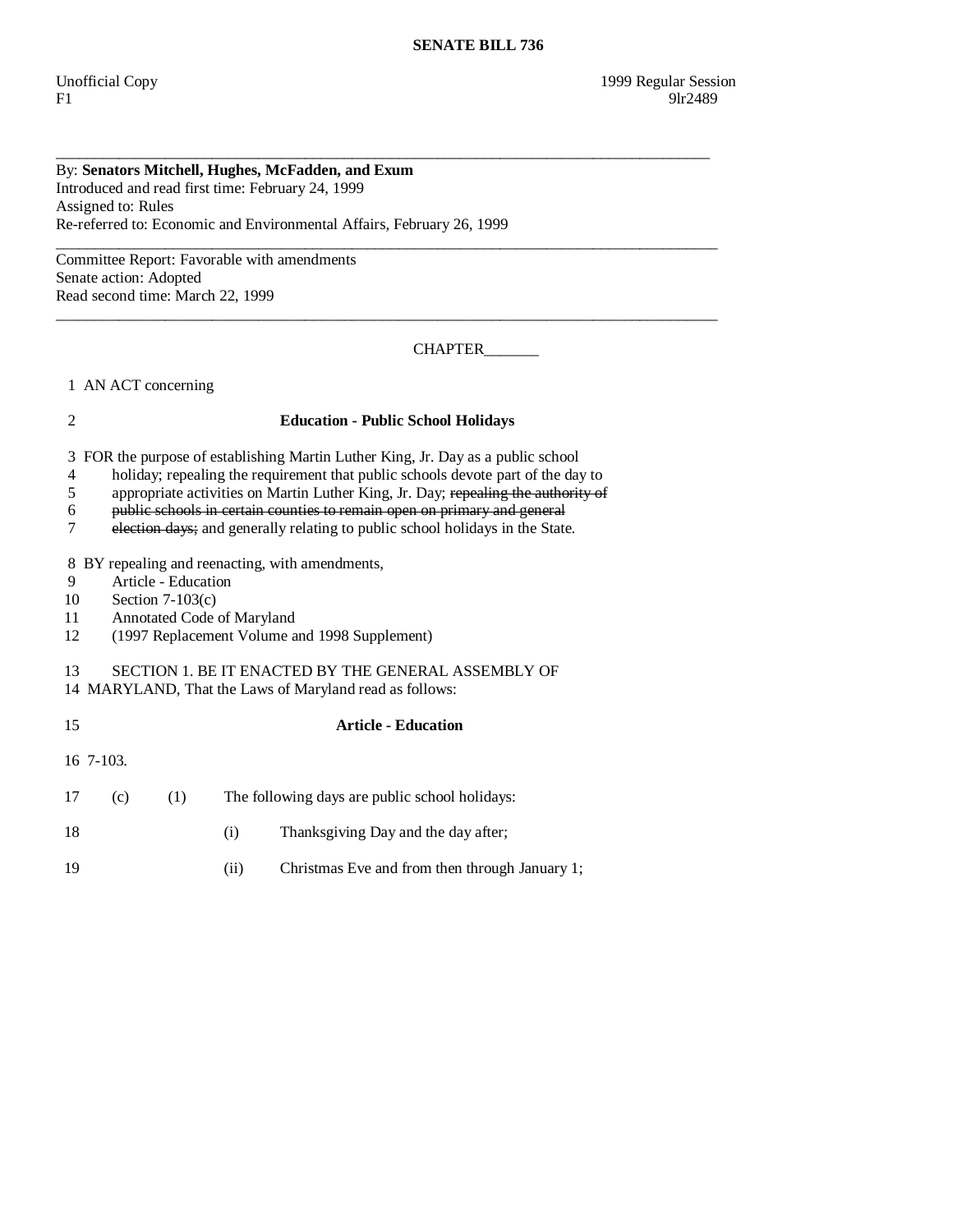| $\mathbf{2}$                                                                                                                                                                                                        |                                                                                                                                                                                                                                           | <b>SENATE BILL 736</b> |                |                                                           |  |  |  |
|---------------------------------------------------------------------------------------------------------------------------------------------------------------------------------------------------------------------|-------------------------------------------------------------------------------------------------------------------------------------------------------------------------------------------------------------------------------------------|------------------------|----------------|-----------------------------------------------------------|--|--|--|
| $\mathbf{1}$                                                                                                                                                                                                        |                                                                                                                                                                                                                                           | (iii)                  |                | MARTIN LUTHER KING, JR. DAY;                              |  |  |  |
| $\overline{2}$                                                                                                                                                                                                      | 3 after Easter;                                                                                                                                                                                                                           | (IV)                   |                | The Friday before Easter and from then through the Monday |  |  |  |
| 4                                                                                                                                                                                                                   |                                                                                                                                                                                                                                           | $[$ (iv)]              | (V)            | Memorial Day; and                                         |  |  |  |
| 5                                                                                                                                                                                                                   |                                                                                                                                                                                                                                           | [(v)]                  | (VI)           | Primary and general election days.                        |  |  |  |
|                                                                                                                                                                                                                     | 6<br>(2)<br>If the federal and State observances of a holiday are on different<br>7 days, the board of education of each county shall determine which date shall be the<br>8 date of observance for the public schools within the county. |                        |                |                                                           |  |  |  |
|                                                                                                                                                                                                                     | 9<br>(3)<br>The public schools shall devote a part of the day to appropriate<br>10 exercises for the following days:                                                                                                                      |                        |                |                                                           |  |  |  |
| 11                                                                                                                                                                                                                  |                                                                                                                                                                                                                                           | (i)                    |                | Washington's Birthday;                                    |  |  |  |
| 12                                                                                                                                                                                                                  |                                                                                                                                                                                                                                           | (ii)                   |                | Lincoln's Birthday;                                       |  |  |  |
| 13                                                                                                                                                                                                                  |                                                                                                                                                                                                                                           | (iii)                  | Veterans' Day; |                                                           |  |  |  |
| 14                                                                                                                                                                                                                  |                                                                                                                                                                                                                                           | (iv)                   | Columbus Day;  |                                                           |  |  |  |
| 15                                                                                                                                                                                                                  |                                                                                                                                                                                                                                           | (v)                    |                | [Martin Luther King, Jr. Day;                             |  |  |  |
| 16                                                                                                                                                                                                                  |                                                                                                                                                                                                                                           | (vi)]                  | Arbor Day; and |                                                           |  |  |  |
| 17                                                                                                                                                                                                                  |                                                                                                                                                                                                                                           | [(vii)]                | (VI)           | Any other day of national significance.                   |  |  |  |
| Notwithstanding any other provisions of this article, the public<br>18<br>$\left[ (4) \right]$<br>19 schools, in the following counties, may remain open and in session on primary and<br>20 general election days: |                                                                                                                                                                                                                                           |                        |                |                                                           |  |  |  |
| 21                                                                                                                                                                                                                  |                                                                                                                                                                                                                                           | (i)                    | Calvert;       |                                                           |  |  |  |
| 22                                                                                                                                                                                                                  |                                                                                                                                                                                                                                           | (ii)                   | Caroline;      |                                                           |  |  |  |
| 23                                                                                                                                                                                                                  |                                                                                                                                                                                                                                           | (iii)                  | Dorchester;    |                                                           |  |  |  |
| 24                                                                                                                                                                                                                  |                                                                                                                                                                                                                                           | (iv)                   | Kent;          |                                                           |  |  |  |
| 25                                                                                                                                                                                                                  |                                                                                                                                                                                                                                           | (v)                    | Talbot; and    |                                                           |  |  |  |
| 26                                                                                                                                                                                                                  |                                                                                                                                                                                                                                           | (vi)                   | Worcester.     |                                                           |  |  |  |
|                                                                                                                                                                                                                     |                                                                                                                                                                                                                                           |                        |                |                                                           |  |  |  |

 27 SECTION 2. AND BE IT FURTHER ENACTED, That this Act shall take effect 28 July 1, 1999.